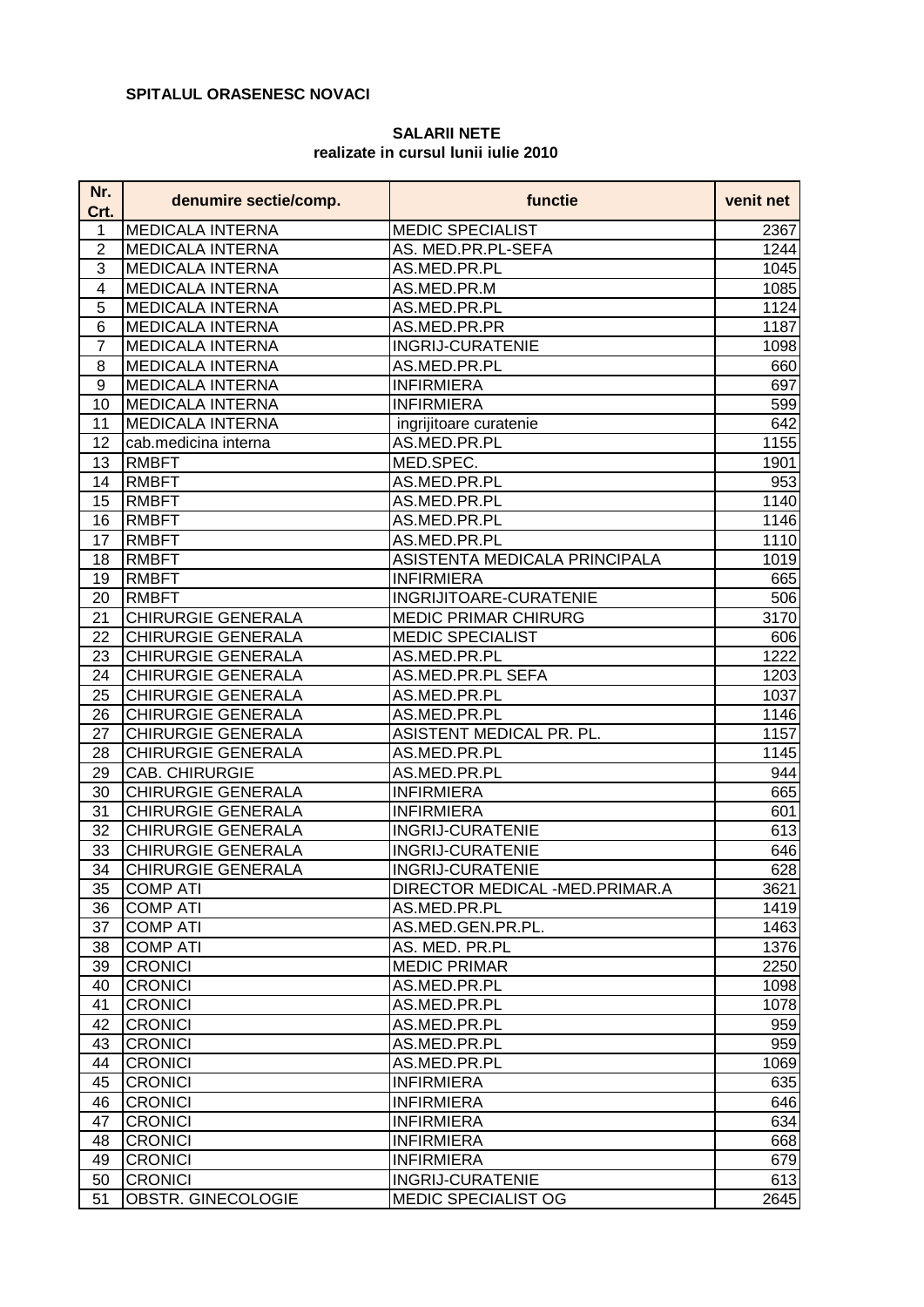| Nr.<br>Crt. | denumire sectie/comp.                       | functie                           | venit net        |
|-------------|---------------------------------------------|-----------------------------------|------------------|
| 52          | OBSTR. GINECOLOGIE                          | <b>MEDIC SPECIALIST OG</b>        | 664              |
| 53          | OBSTR. GINECOLOGIE                          | AS.MED.PR.PL.                     | 1203             |
| 54          | <b>OBSTR. GINECOLOGIE</b>                   | AS.MED.PR.PL                      | 1258             |
| 55          | OBSTR. GINECOLOGIE                          | <b>ASISTENT MEDICAL</b>           | 986              |
| 56          | OBSTR. GINECOLOGIE                          | <b>ASISTENT MEDICAL</b>           | 947              |
| 57          | OBSTR. GINECOLOGIE                          | <b>ASISTENTA MEDICALA</b>         | $\overline{7}25$ |
| 58          | CAB.GINECOLOGIE                             | ASIST.MED.PL                      | 604              |
| 59          | OBSTR. GINECOLOGIE                          | <b>INFIRMIERA</b>                 | 679              |
| 60          | OBSTR. GINECOLOGIE                          | <b>INFIRMIERA</b>                 | 675              |
| 61          | OBSTR. GINECOLOGIE                          | INGRIJITOARE-CURATENIE            | 634              |
| 62          | OBSTR. GINECOLOGIE                          | <b>INGRIJ-CURATENIE</b>           | 628              |
| 63          | <b>PEDIATRIE</b>                            | MED.PRIM.                         | 2613             |
| 64          | <b>PEDIATRIE</b>                            | <b>MEDIC PRIMAR</b>               | 2236             |
| 65          | <b>PEDIATRIE</b>                            | AS.MED.PR.PL.sefa sectie          | 1298             |
| 66          | <b>PEDIATRIE</b>                            | AS.MED.PR.PL                      | 1188             |
| 67          | <b>PEDIATRIE</b>                            | AS.MED.PR.PL                      | 1011             |
| 68          | <b>PEDIATRIE</b>                            | AS.MED.PR.PL                      | 1149             |
| 69          | <b>PEDIATRIE</b>                            | AS.MED.PR.PL                      | 1140             |
| 70          | CAB. PEDIATRIE                              | <b>ASISTENT MEDICAL</b>           | 822              |
| 71          | <b>PEDIATRIE</b>                            | <b>INGRIJ-CURATENIE</b>           | 632              |
| 72          | <b>PEDIATRIE</b>                            | <b>INFIRMIERA DEBUTANTA</b>       | 596              |
| 73          | <b>PEDIATRIE</b>                            | <b>INFIRMIERA</b>                 | 726              |
| 74          | <b>PEDIATRIE</b>                            | <b>INGRIJ-CURATENIE</b>           | 646              |
| 75          | LAB. ANALIZE MED                            | <b>MEDIC SPEC</b>                 | 650              |
| 76          | LAB. ANALIZE MED                            | <b>CHIMIST.PR</b>                 | 1344             |
| 77          | LAB. ANALIZE MED                            | AS.MED.PR.PL                      | 1055             |
| 78          | LAB. ANALIZE MED                            | AS.MED.PR.PL                      | 980              |
| 79          | <b>LAB. ANALIZE MED</b>                     | AS.MED.PR.PL                      | 1000             |
| 80          | <b>LAB. ANALIZE MED</b>                     | AS.MED.PR.PL                      | 1055             |
| 81          | <b>RADIOLOGIE</b>                           | <b>MEDIC PRIMAR RADIOLOGIE</b>    | 782              |
| 82          | <b>RADIOLOGIE</b>                           | AS.MED.PR.PL                      | 952              |
| 83          | <b>CAMERA DE GARDA</b>                      | AS.MED.PR.PL                      | 1082             |
| 84          | <b>CAMERA GARDA</b>                         | AS.MED.PR.PL                      | 1704             |
| 85          | <b>CAMERA GARDA</b>                         | AS.MED.PR.PL                      | 1119             |
| 86          | <b>CAMERA GARDA</b>                         | AS.MED.PR.PL.                     | 1103             |
| 87          | <b>CAMERA GARDA</b>                         | AS.MED.PR.PL                      | 1083             |
| 88          | <b>CAMERA GARDA</b>                         | <b>ASISTENT MEDICAL PRINCIPAL</b> | 944              |
| 89          | <b>STATISTICA</b>                           | STATISTICIAN.MED.PR               | 824              |
| 90          | <b>STERILIZARE</b>                          | ASISITENT MEDICAL PR PL           | 1042             |
| 91          | <b>STERILIZARE</b>                          | AS.MED.PR.PL<br>AS.MED.PR.PL      | 1103<br>1103     |
| 92          | <b>STERILIZARE</b><br><b>BLOC ALIMENTAR</b> | AS.MED.PR.PL                      |                  |
| 93<br>94    | <b>BLOC ALIMENTAR</b>                       | AS.MED.PR.PL                      | 978<br>951       |
| 95          | <b>BLOC ALIMENTAR</b>                       | <b>BUCATAR munc.III</b>           | 800              |
| 96          | <b>BLOC ALIMENTAR</b>                       | <b>MUNCITOR III</b>               | 800              |
| 97          | <b>BLOC ALIMENTAR</b>                       | <b>MUNCITOR III</b>               | 780              |
| 98          | <b>BLOC ALIMENTAR</b>                       | <b>MUNCITOR III</b>               | 685              |
| 99          | <b>SPALATORIE</b>                           | SPALATOREASA-GEST                 | 604              |
| 100         | <b>SPALATORIE</b>                           | <b>SPALATOREASA</b>               | 586              |
| 101         | <b>SPALATORIE</b>                           | <b>SPALATOREASA</b>               | 570              |
| 102         | <b>CONTABILITATE</b>                        | <b>MANAGER</b>                    | 2990             |
| 103         | <b>CONTABILITATE</b>                        | DIR.FINANC.CONTAB                 | 2616             |
| 104         | <b>CONTABILITATE</b>                        | <b>ECONOMIST II</b>               | 1084             |
| 105         | <b>CONTABILITATE</b>                        | <b>ECONOMIST II</b>               | 810              |
| 106         | <b>RESURSE UMANE</b>                        | <b>ECONOMIST II</b>               | 869              |
| 107         | <b>RESURSE UMANE</b>                        | OPER.CONTR.DATE 1                 | 923              |
|             |                                             |                                   |                  |